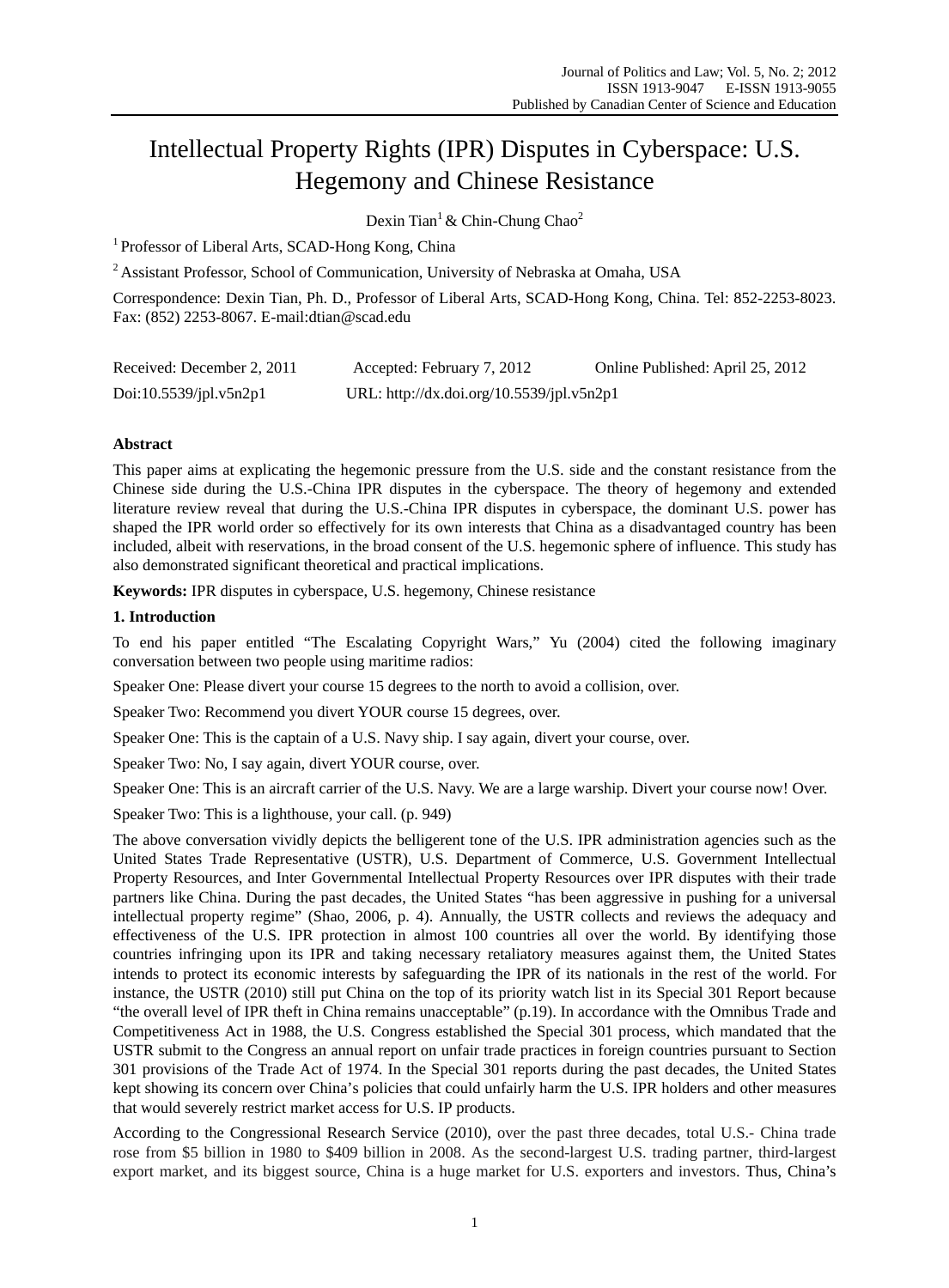protection of the U.S. IPR has attracted increasing concern and efforts from the USTR and its represented IPR businesses and associations like the International Intellectual Rights Alliance, Business Software Alliance, Association of American Publishers, and Motion Picture Association of America.

Generally speaking, IPR comprises three dimensions of patents, copyright, and trademarks. Over the years, the United States has been accusing China of both infringing on imported U.S. IPR products and exporting counterfeit IPR products through the U.S. customs. For example, the 2010 USTR 301 Special Report (2010) announced that the share of IPR-infringing products of Chinese origin seized at the U.S. border was 79% while the U.S. copyright industries reported severe losses due to piracy in China in 2009. Even the most recent USTR 301 Special Report (2011) still claimed that, "piracy over the Internet is a significant concern with respect to a number of trading partners including China…. Unauthorized retransmission of live sports telecasts over the Internet continues to be a growing problem for many trading partners, particularly in China" (p. 11). Due to such extremely rampant IPR infringement in China, there have been recurring U.S.-China IPR disputes and negotiations with apparent hegemonic pressure from the U.S. side and the constant resistance from the Chinese side during the past three decades not only on the ground but in the cyberspace as well. As sufficient ink has been spilled on the U.S.-China IPR disputes on the ground or in general (Berrell & Wrathall, 2007; Lehman, 2006; Liao, 2006; Mertha, 2001; Montgomery & Fitzgerald, 2006; Ross, 1996, Xue, 2005; Yu, 2005), the present study will just address the IPR disputes in the cyberspace between the United States as the biggest developed country and China as the largest developing country in the world.

Cyberspace is a term originally coined by science fiction writer William Gibson to describe data matrices existing in a dark distant future. Cotton and Oliver (1994) quoted Gibson's definition of cyberspace as "a consensual hallucination experienced daily by billions of legitimate opeators, in every nation, by children being taught mathematical conetpts… a graphic representation of data abstracted from the banks of every computer in the human system" (p. 54). As a common lexicon today, cyberspace "has come to mean the information spaces created by the technology of digital networked computer systems, most of which ulitmately connect with the mother of all networks, the Internet" (Chon, p. 1). In recent years, China's technological brekthroughs via various tactics and strategies already threaten U.S. command of the global commons, including cyberspace. Just as Schroeter, Sollenberger, and Verink (2010) noted, "by converting sea, air, space, and cyberspace into 'contested zones' for the US military, China undermines the existing basis of U.S. influence in East Asia and possibly, U.S. hegemony" (p. 2).

According to Bryant (2001), there are two dimensions of cyberspace. The first one is a 3-D cyberspatial environment which human beings can enter, move through, and interact with both the computer and other human beings. The other is the utilitarian world of networks of computers linked via cables and routers, which enable human beings to communicate, store, and retrieve information. They are both manifested on the Internet (pp. 139-140). The Internet, as Sardar (1996) remarked, "has been managed by the [U.S.] government-funded National Science Foundation (NSF)…. The many networks that make the Internet, the network of all computer networks, are interlinked in a rough hierarchy [where] the big multinational corporations will dominate cyberspace" (p. 738). In Sardar's opinion, while government-funded network providers may offer the public free access, commercial providers are exploiting the Internet to the full to make profits by dictating and shaping cyberpolicies (p. 738).

To elucidate the main features of the U.S. hegemony and Chinese resistance as observed in the cyberspace, we will adopt the research method of historical analysis based on an extended literature review. As Zhao (2005) pointed out, historical analysis will illuminate on how our present has come about by providing us with a sense of the past while scholarly research findings may help uncovering those significant features, which might be hidden from view. As part of a bigger project, the present paper consists of the above background introduction and the following two parts of the theoretical framework and the extended literature review with the intention to enrich the extant relevant body of knowledge.

### **2. Theoretical Framework**

Regarding China as a total alien to IPR, the United States has been playing a missionary role to indoctrinate the Chinese with the present U.S. IPR perspectives, which represent the interests of the dominant U.S. IPR industries. Scholars (Halbert, 2005; Hartley & Montgomery, 2009; Liao, 2006; Shao, 2006; Xue, 2005) share the idea that it is for the purpose of expanding its economic interests and global power that the United States has been pressing China to substantively revise its patent, copyright, trademark laws and other IPR systems and repeatedly restructure its IPR enforcement mechanisms. For example, to guarantee "the global market dominance of Hollywood, Tin Pan Alley and other U.S.-based IPR industries, the United States has been taking an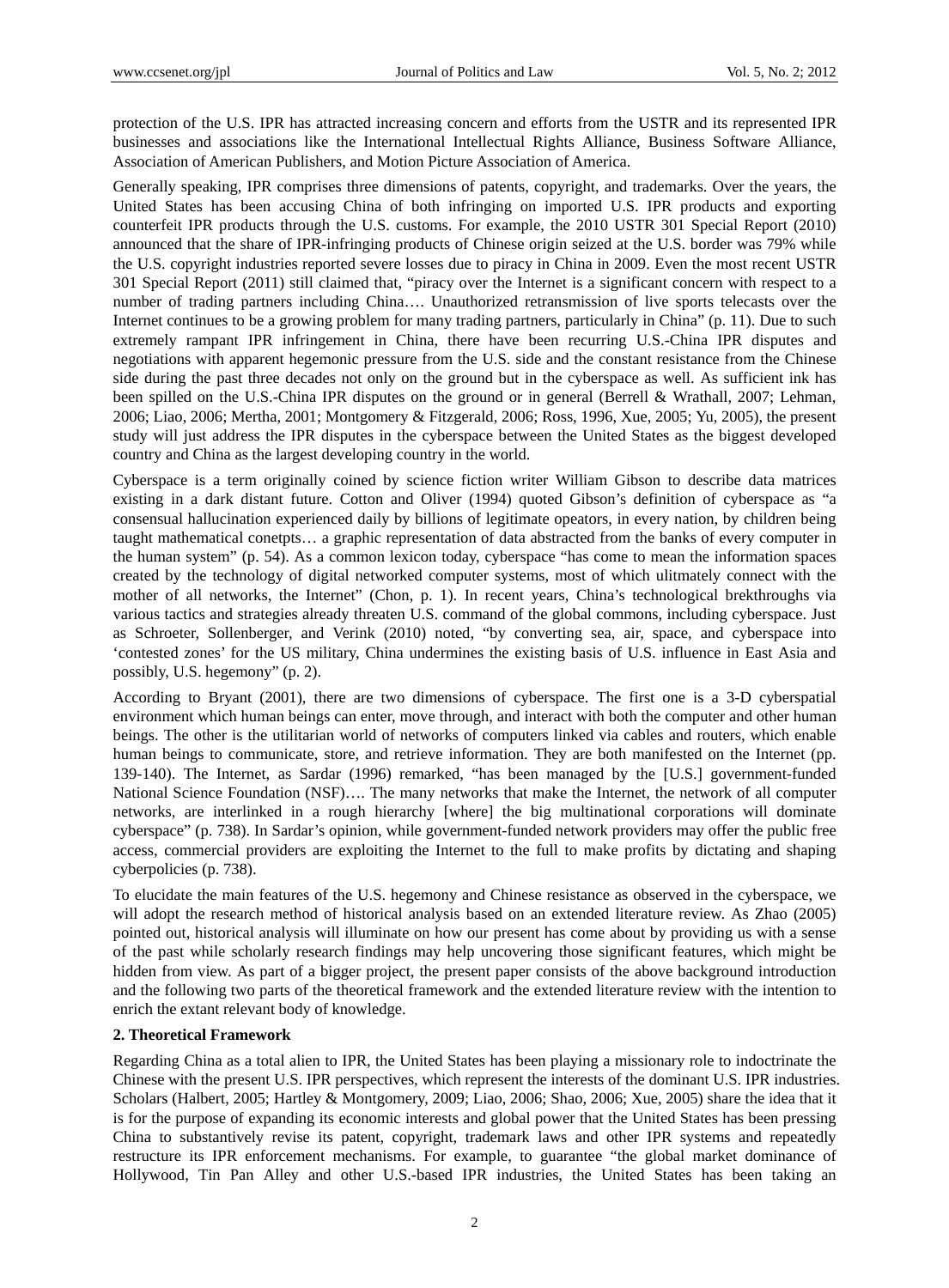American-led 'winner-takes-all' approach through international agencies like the Agreement on Trade-Related Aspects of Intellectual Property Rights (TRIPS)" (Hartley & Montgomery, 2009, p. 4). As one of the specific agreements annexed to the World Trade Organization (WTO) Agreement, all incoming members of the WTO must commit themselves to observing the standards of TRIPS. In order to obtain U.S. agreement on its WTO application, China "was forced to make numerous concessions" (Liao, 2006, p. 208).

However, China has been strategically cooperative and tactically resistant. For instance, under the international pressure, especially that from the United States, and to fulfill its commitment as a member of the WTO since December 11, 2001, China has established all the necessary agencies and required legal regulations for better protection of IPR. Yet, the enforcement of these legal regulations by these agencies has never been satisfactory to the international community and, especially, the IPR-related industries. Moreover, U.S. companies like Cisco, Microsoft, Yahoo, and Google have to make compromises and observe Chinese information censorship laws so as to stay put or aim for business expansions in China. The recent departure and return of Google best illustrates the features of the Chinese market. Since this study focuses on the IPR disputes between China and the United States on the Internet, it is appropriate to examine the U.S. hegemonic pressure and the Chinese constant resistance during their IPR disputes in the cyberspace through the theoretical lens of the theory of hegemony.

Hegemony as a concept refers to "political leadership based on the consent of the led, a consent which is secured by the diffusion and popularization of the world view of the ruling class" (Bates, 1975, p. 352). In international relations, hegemony is used to "connote the predominant position of the most powerful state in the international system or the dominant state in a particular given region" (Faiz, 2007, p. 1). The modern usage of hegemony as a concept comes from the Italian Marxist and social theorist, Antonio Gramsci. In his *Selections from the Prison Notebooks*, Gramsci (1971) posited that a dominant party, in hegemonic conditions, can "exercise a balancing and arbitrating function between the interests of their group and those of other groups, and succeed in securing the development of the group which they represent with the consent and assistance of the allied groups" (p. 148). To Gramsci, hegemony is the process by which the dominant classes propagate their values and ideology via social institutions such as mass media, religious organizations, schools and the family. The dominant values and ideology are so ingrained in people's minds that they not only limit people's vision but also enable it (Raphael, 2003, p. 2).

While drawing upon Gramsci's notion of hegemony, Robert Cox (1981) was trying to put his thought of hegemony in the global context. To Cox, successive dominant powers in the international system have shaped a world order that suits their interests as a result of their coercive capabilities and broad consent even among those disadvantaged. Cox regarded the United States as a dominant power in the international system, which has successfully globalized its hegemonic ideas all over the world including China. To spell out the changes in the world order, Cox proposed his idea of the "frame of action," which comprises ideas, material capabilities, and institutionalization. Ideas are those shared notions or thought patterns of the nature of social relations and those of collective images of social order held by different groups of people. As the ideas are historically conditioned, they can predict behaviors when conflicts arise between states such as negotiation, confrontation, or war. Material capabilities refer to material conditions composed of technological and organizational capabilities and natural resources, which can be productive and destructive potentials. Institutionalization is a means of stabilizing and perpetuating a particular order through human institutions. Such institutions reflect the power relations and the collective images that are consistent with these power relations (pp. 131-137).

Having discussed the theoretical framework, we will review the relevant literature on the U.S.-China IPR disputes in the cyberspace. Specifically, we will critically analyze the existing scholarship according to the following three categories.

### **3. Extended Literature Review**

### *3.1 U.S.-China Cyberspace IPR Disputes*

As cyberspace is a kind of technology, it is necessary to conceptualize technology before defining cyberspace. The word "technology" originates from a Greek word meaning to understand, to belong to, or to be in command of something. Gregory (1998) viewed modern technology as "something human, invented, realized, steered and secured by humans for humans" (p. 133). Similary, Bijker (2006) regarded technology as "the most consequential cultural practice that humankind has developed" (p. 2). Slack and Wise (2005) further explained, "technology is, at least in terms of its most popular usage, a constructed and useful thing" (p. 95). By conceptualizing technology in terms of its "thingness," Slack and Wise intended to emphasize the "discrete boundaries" between technologies and other objects (p. 96). To put technology into the legal and political contexts, Slack and Wise elaborated on Rybczynski's idea about technologies, which refer to "ways of building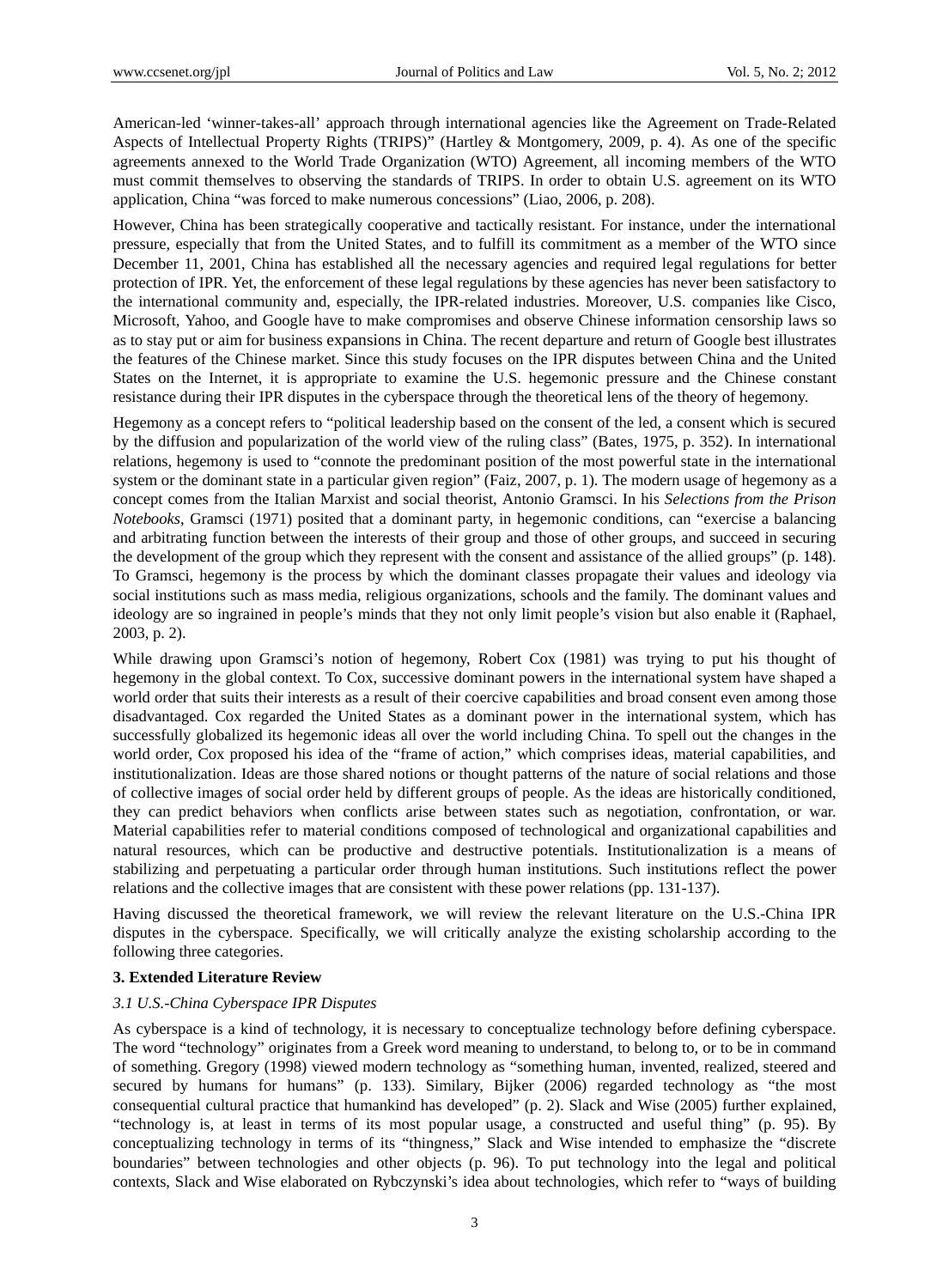order in our world" (p. 175). Just as Boyd-Barrett (2006) noted, networking technologies, which were developed by the U.S. defense and government agencies, possessed equipment monopoly and had dramatic consequences for technology integration, innovation, and network commercialization. Thus, practical as it is, technology is also socially constructed by human beings to represent their values and serve their wills.

Against such technological background, it will be easy to talk about the U.S.-China IPR disputes in the cyberspace. Under the Special 301 provisions of the U.S. Trade Act of 1974, the USTR has been put in charge of identifying foreign countries that deny adequate and effective protection of U.S. IPR and fair and equitable market access for U.S. persons that rely on IPR protection. As the Executive Office of the U.S. President, the Office of the USTR is headed by the U.S. Trade Representative who is a Cabinet member at the ambassador level and serves as the president's principal trade advisor, negotiator, and spokesperson on trade issues (Mission of the USTR, p. 1). Through an institutionalized network composed of the American embassies and consulates, the Central Intelligence Agency, and IPR associations, the USTR obtains its information concerning the protection of the U.S. IPR and market access for U.S. nationals depending on IPR products in foreign countries. China has been identified, investigated, and put on the USTR Priority Foreign Country list for the past decade. For instance, the USTR Special 301 decisions on China for the past ten years can be seen from Table 1.

| Table 1. USTR Special 301 Decisions on China |  |
|----------------------------------------------|--|
|----------------------------------------------|--|

| Year | <b>Decisions</b>            | Year | <b>Decisions</b>                                                                   |  |
|------|-----------------------------|------|------------------------------------------------------------------------------------|--|
| 1989 | Priority Watch List         | 1999 | Section 306 Monitoring                                                             |  |
| 1990 | Priority Watch List         | 2000 | Section 306 Monitoring                                                             |  |
| 1991 | Priority Foreign<br>Country | 2001 | Section 306 Monitoring                                                             |  |
| 1992 | Not on the list             | 2002 | Section 306 Monitoring                                                             |  |
| 1993 | Priority Watch List         | 2003 | Section 306 Monitoring                                                             |  |
| 1994 | Priority Foreign<br>Country | 2004 | Section 306 Monitoring                                                             |  |
| 1995 | Not on the list             | 2005 | Priority Watch List; Section 306 Monitoring                                        |  |
| 1996 | Priority Foreign<br>Country | 2006 | Priority Watch List; Section 306 Monitoring;<br>Considering WTO Dispute Settlement |  |
| 1997 | Section 306<br>Monitoring   | 2007 | Priority Watch List; Section 306 Monitoring;<br>Pursuing WTO Dispute Settlement    |  |
| 1998 | Section 306<br>Monitoring   | 2008 | Priority Watch List                                                                |  |

Source: USTR Special 301 Reports, 1989-2008

As can be seen from Table 1, China has been put on the *Priority Watch List*, *Section 306 Monitoring, Priority Foreign Country,* and *WTO Dispute Settlement Pursuit* almost every year from 1989 to 2008. *Watch List* nations have particular problems with respect to IPR protection, enforcement, or market access for U.S. individuals or businesses relying on intellectual property. The *Priority Watch List* singles out those countries, which have the same problems as those on the Watch List but are the focus of increased bilateral attention concerning the problem areas. Under Section 306 of the U.S. legal act, the USTR monitors a country's compliance with bilateral intellectual property agreements. If the country fails to satisfactorily implement an agreement, the USTR may apply trade sanctions. *Priority Foreign Country* refers to a foreign country that has the most onerous acts, policies, or practices that deny adequate and effective IPR and fair and equitable market access to the U.S. nationals relying upon IP protection (USTR Special 301 Report, 2006, p. 15).

With regard to the cyberspace IPR disputes, the USTR "devoted special attention to the growing issue of Internet piracy" in 2002 and China was put under Section 306 in that year's Special 301 Report, which means that the USTR monitored China's compliance with bilateral intellectual property agreements and would apply trade sanctions if China did not satisfactorily implement the bilateral agreement (USTR Special 301 Report, 2002, pp. 1-16). Even in its most recent Special 301 report, the USTR (2011) once again publicized: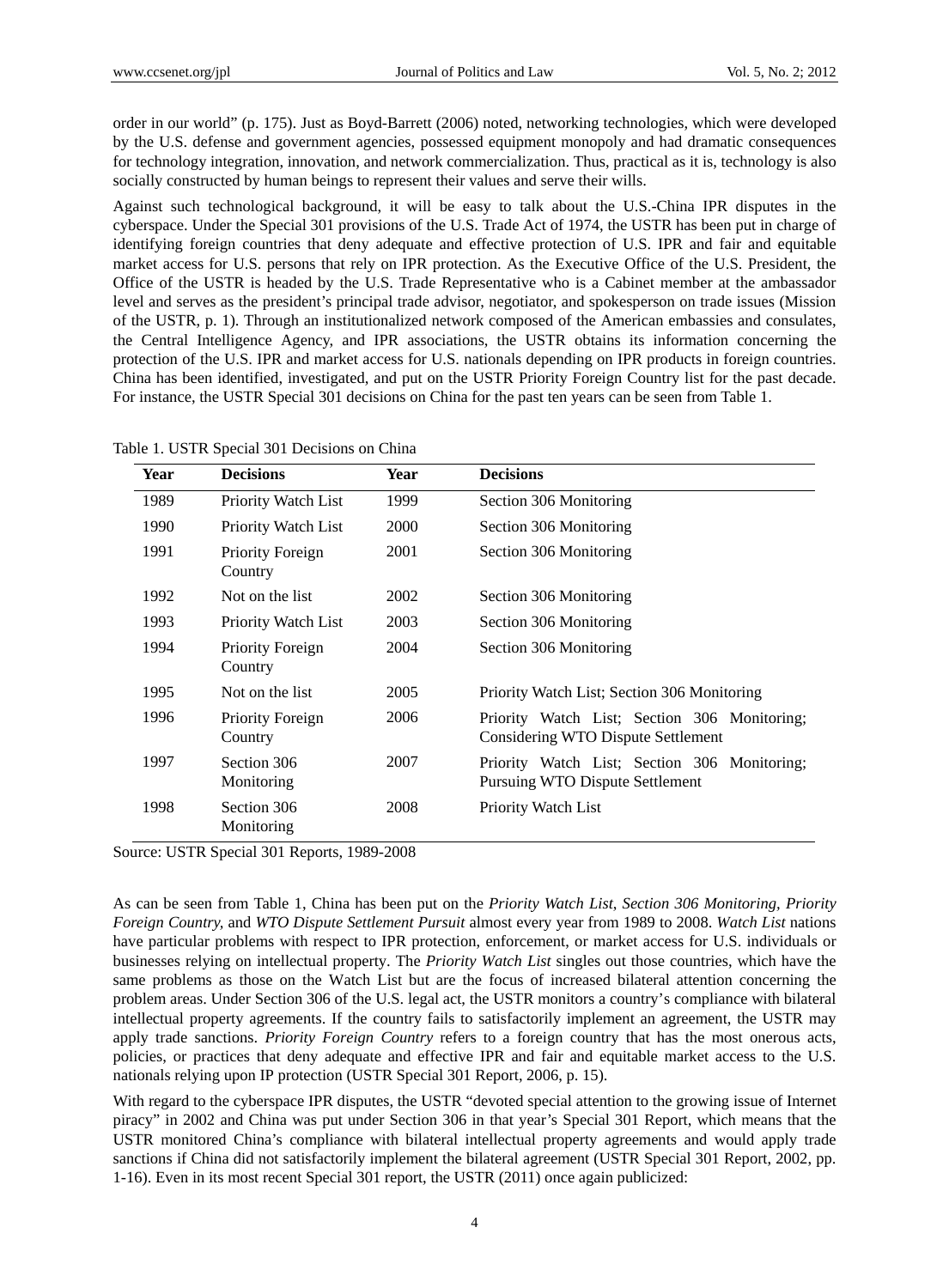Piracy over the Internet in China continues to be a source of concern and injury to the copyright industries and the United States. It is estimated that there are 457 million Internet users in China, as compared with 223 million in the United States; when coupled with reports that 99% of all music downloads in China are illegal, the concerns of industry are understandable. (p. 20)

Thus, we can have a glimpse of the severity of China's IPR infringement issues in cyberspace. To the United States, strong actions to curb copyright piracy on the Internet are critical to the future of IPR enforcement in China. One reason the Chinese government has offered for this situation is that "it lacks the knowledge and the necessary skills to combat piracy alone" (Hollingsworth, 2004, p. 45). However, the United States "escalated its wars with China in the 1990s by non-renewal of Most Favored Nation status, opposition to entry into WTO, and most seriously, trade sanctions of repeated threat of billions of import tariffs" (Shao, 2006, p. 5). Under the pressure of the US Special 301 investigations, which have become "China's unshakable nightmare" (Xue, 2005, p. 295), China has been strategically cooperative but tactically resistant. Just as Shao (2006) noted, "the United States has forced China to produce a high level of IPR regime while in practice China is reluctant to fully enforce these laws for fear that they may stifle its own energy of creativity" (p. 1). In fact, during the recurring U.S.-China IPR disputes, the United States has been imposing hegemonic pressure upon China by using both the domestic Special 301 promissions and the WTO IPR dispute system.

## *3.2 The U.S. Hegemonic Pressure*

Since the beginning of the commercial activities in cyberspace, Ibanez (2008) contended, "some American corporations have been in a priviledged position to control the structures of power and to determine what users and consumers can and cannot do" (p. 142). With regard to the relationship between knowledge and power, Foucault (1977) remarked, "power and knowledge directly imply one another; there is no power relation without the correlative constitution of a field of knowledge, nor any knowledge that does not presuppose and constitute at the same time power relations" (p. 27). As for the relationship between knowledge and power in cyberspace, Sardar (1996) pointed out, the Internet came into being with the U.S. National Science Foundation (NSF) as the sponsor, and the NSF has now handed over the managerial control of the Internet to three commercial carriers of Sprint, Ameritech, and Pacific Bell, which "will become the principal providers of access to the Internet" (p. 738).

In his article entitled "Who Will Control the Internet?" Cukier (2005) described that the United States responded to those foreign governments, which asked to transfer the Internet control from the American Non-Governmental Organizations (NGOs), with a new Monroe Doctrine meaning that other powers should not interfere with the affairs of the United States. Cukier also broke the cyberspace myth that the Internet is totally decentralized and inherently uncontrollable. He pointed out that oversight and coordination are needed in four critical areas to operate the Internet smoothly. First, somebody must decide how to manage the domain names ending with suffixes such as ".com" and ".net" as well as two-letter country code suffixes like ".cn" for China. Second, some one needs to allocate the limited Internet Protocol numbers. Third, somebody must make sure that the root servers operate the domain name system properly. Among the 13 root servers in the entire world, 10 are operated from the United States. Finally, some one needs to set the technical standards that guarantee the development of the Internet. Thus, the Internet network requires some centralized control to make it function properly. Such centralized control comes from a nonprofit organization called "the Internet Corporation for Assigned Names and Numbers (ICANN), which was set up by the United States in 1998… [as] an instrument of American hegemony over cyberspace" (Cukier, 2005, pp. 1-2).

From the above, we find that it is the United States that supervises over the Internet infrastructure of the domain names, protocol numbers, root servers, and technical standards. Such Internet governance is closely related to mainstream policy-making and value judgments. Just as Cukier (2005) summarized, "the Internet, before it is physically constructed from routers and cables, is made up of values" (p. 2). Boyd-Barrett (2006) also remarked, "the US was the undisputed global information and communication leader," and that "US 'global primacy' rested on its ability to develop new technologies and industries faster" (pp. 59-61). In the following section, we can discuss how the U.S. hegemonic power is influencing China in its cyberspace IPR protection and what resistance has been witnessed during the process.

### *3.3 The Chinese Resistance to the U.S. Hegemonic Pressure*

Most Chinese are familiar with the popular Maoist slogan, which goes where there is pressure, there is resistance. The phenomenon of U.S. pressure and Chinese resistance in cyberspace can be demonstrated in the following three aspects. First, according to Xue (2005), a product of the 1992 U.S.-China Memorandum of Understanding is the International Copyright Treaties Implementing Rules, which "grant foreign works a higher level of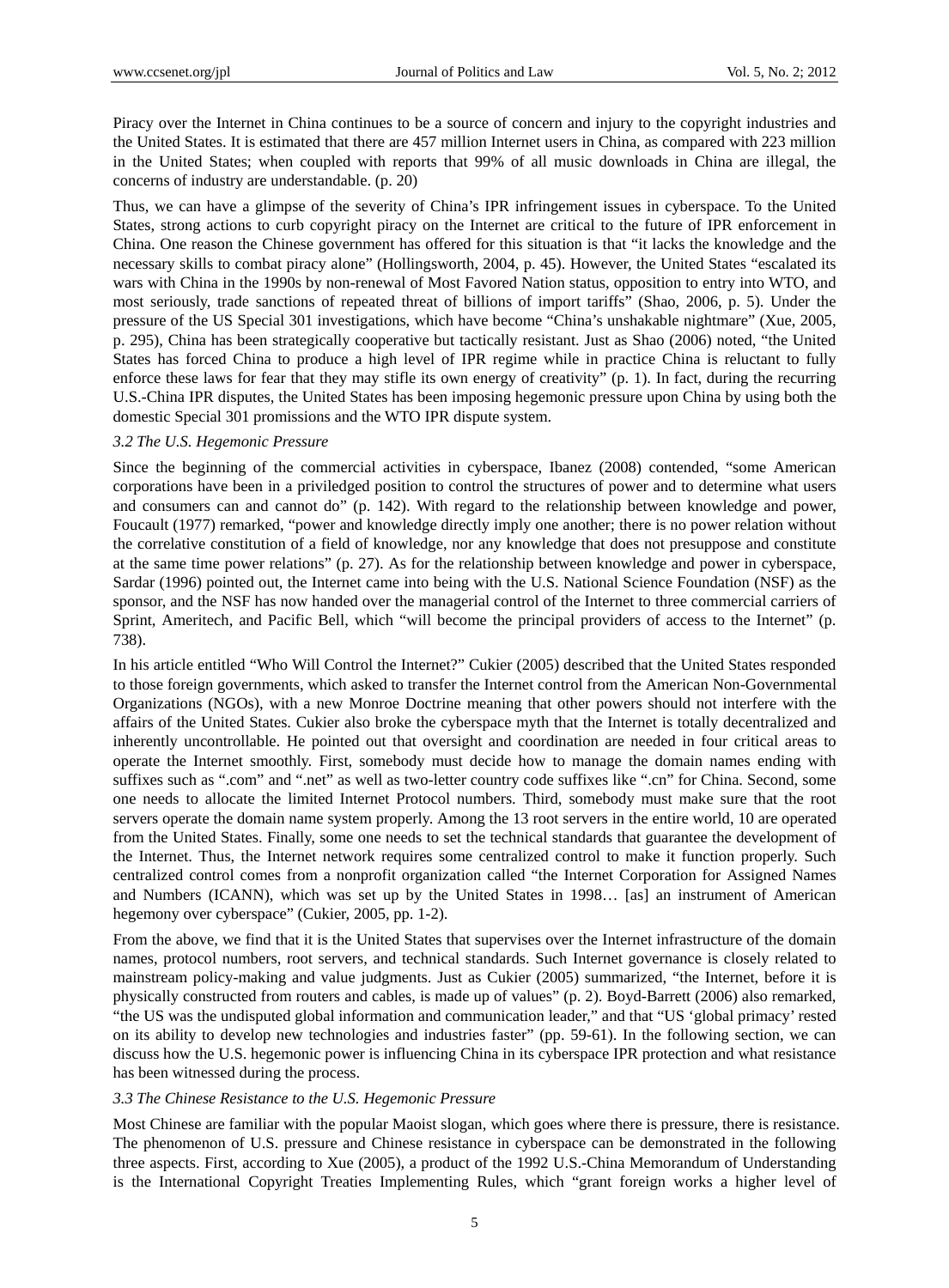copyright protection than Chinese works" (p. 303). When China was revising its copyright law in 2001, the pressure from the United States was to "bring China's copyright law in line with the TRIPS Agreement and the network age…featuring the U.S. Digital Millennium Copyright Act (DMCA)." However, China showed its resistance by aiming at "eliminating the double standards in the Chinese copyright system" (p. 304) so that both Chinese and foreign works either in the traditional expressions of hard copies or electronic versions in cyberspace enjoy the same kind of copyright protection.

Besides, Taylor (1997) also noted, the USTR investigation in a Section 301 violation case is supposed to proceed in parallel with the WTO dispute settlement process, but the United States still unilaterally awards itself the right to take retaliatory actions against countries even if they are complying with the minimum standards of TRIPS. Thus, although the United States "has forced China to produce a high level of IPR regime while in practice China is reluctant to fully enforce these laws for fear that they may stifle its own energy of creativity" (Shao, 2006, p. 1).

Second, by integrating China into WTO, the United States managed to make China sign the TRIPS Agreement, which requires each WTO member country to harmonize its intellectual property laws with the minimum standards elaborated in the agreement including:

- 1) To propertize some classes of information (e.g. computer software, online services, and plant varieties) that had previously not been commodified;
- 2) To raise the price of information by increasing the duration of protection to twenty years; and
- 3) To play a greater role in enforcing the property rights of multinational firms operating on global information infrastructure. (Sum, 2003, p. 378)

Nevertheless, these minimum standards are "generally those already existing throughout the United States, Europe, Australia, and Japan" (Halbert, 2005, p. 2). Although countries in the developing countries like China expressed enormous disagreement regarding the inclusion of TRIPS into the WTO framework, they did not have "the negotiating power to withstand the US position" (p. 2). This is why it took nearly 10 years for China to negotiate with the United States over its entry into WTO.

Since joining the WTO on December 11, 2001, China has strengthened its legal framework and amended its IPR laws and regulations in compliance with the WTO Agreement on TRIPS. Besides, China has been shaping its IPR practice with its own characteristics by pursuing the strategy with *one base, two goals, and three principles*. The *one base* of China's IPR system is to respect and reasonably protect IPR. The *two goals* are: China's IPR regime will first benefit the transmission of knowledge and second facilitate human beings to share the welfare of knowledge accumulation. The *three principles* are: first, China's IPR system will be in line with the status quo; second, the public interests will take precedence over private rights; and third, national interests will take priority over private ones (Shao, 2006, p. 6). In the case of cyberspace management, there have been three constant tenets of China's approach: First, the state will retain ownership and control of the main infrastructure of backbone networks. Second, the ownership and control of access provider services will remain in Chinese hands. Third, on-line information and activities must conform to Chinese Communist Party restrictions (Hartford, 2000).

From the above, we can see that China has been emphasizing the functions of creative works for the benefits of the society and the interests of the community. The immature IPR system in the past and the strategy of *one base, two goals, and three principles* today both aim at transmitting information and sharing knowledge, in which individual interests of creators or authors usually give way to those of the group. The spirit of the cyberspace tenets also clarifies the collective ownership and control of the Internet access, and the content and activities in the cyberspace will be conducted in line with the rules of the Party and the State. In addition, since January 2000, the Chinese government promoted a series of self-regulations among Internet content providers and individual users, which serve as an effective catchall mechanism of Internet communication management. Any Internet companies, which intend to do business in the Chinese market, have to accept these self-censorship regulations and assist the Chinese government prohibiting online transmission of state secrets, including any online materials that might subvert state power, disturb social order, undermine reunification efforts with Taiwan, preach the teachings of evil cults, infringe upon national customs and habits, and harm the honor of the People's Republic of China (Liang, 2001).

Finally, regardless of its WTO membership, China has not been genuinely enforcing its IPR laws and regulations on the one hand, which might prevent its citizens from making use of others' IPR freely. On the other hand, censorship is built into all layers of China's Internet infrastructure known as the "Great Firewall of China." With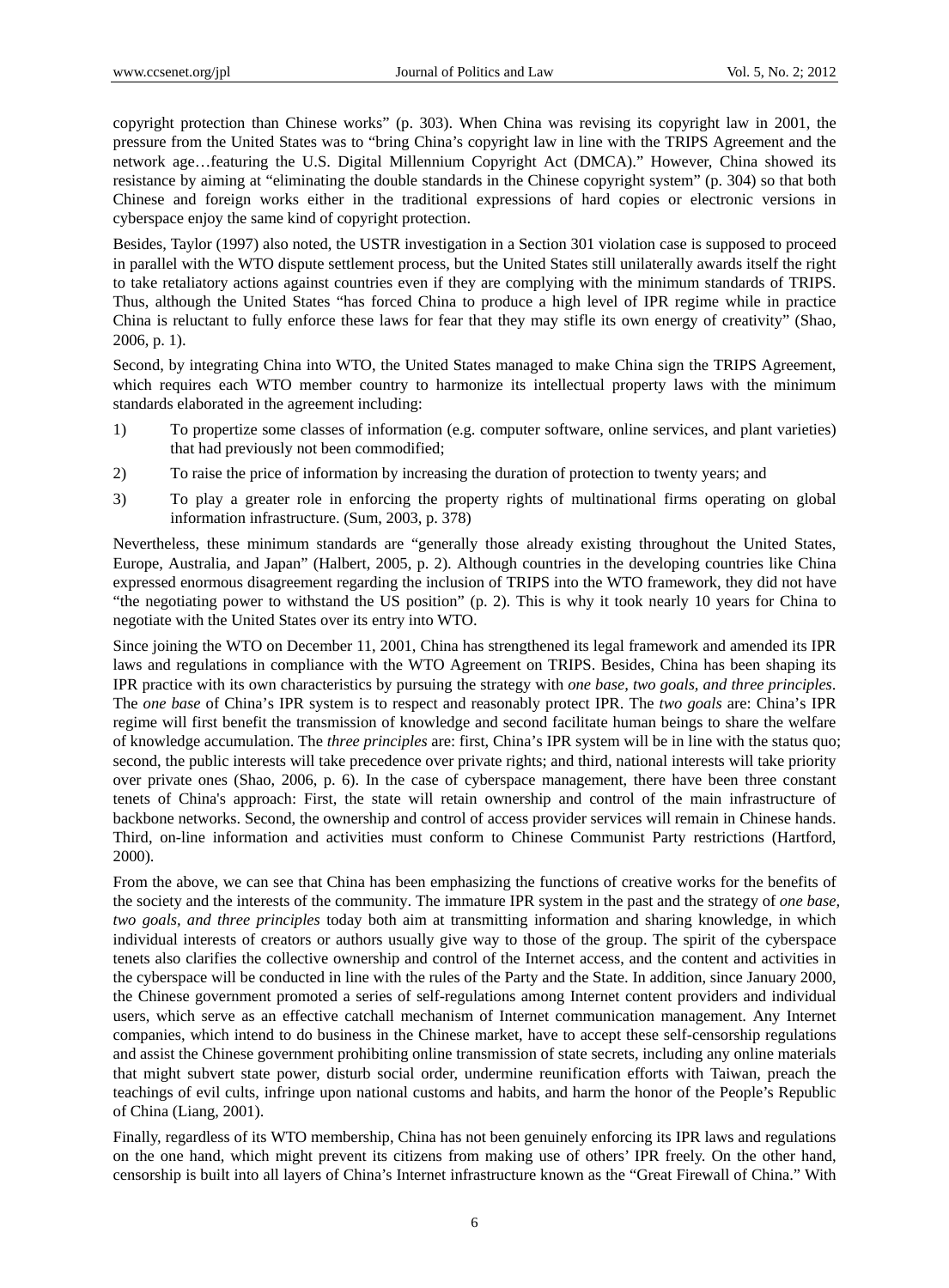this firewall, the Chinese government managed to regulate both domestic and international online media to function within its approved parameter of the marketplace. For instance, facing the dilemma of either holding to the business ethics of committing to free speech or entering the Chinese market by observing the Chinese cyberspace laws and regulations, four U.S. Internet companies—Google, Yahoo, Cisco, and Microsoft — all compromised their principles and kowtowed to the technological and political demands of the Chinese government. According to Lee (2010), Google admitted that it had agreed to purge any websites and messages considered sensitive by the Chinese government. The search engines of Microsoft and Yahoo agreed to urge their users to use real names for registration. These companies were actually assisting the Chinese government filtering and even self-censoring words like "human rights," "democracy," or "Chinese torture." Criticized as the "Gang of Four," these four companies were summoned by the U.S. Congress in 2006 to account for why they were helping the Chinese government to police the Internet, making it all the more difficult for the Chinese netizens to enjoy their freedom to access information. Unable to tolerate the Chinese cyber attacks and forced self-censorship of its online communication, Google left China on March 22, 2010 and won world-wide applause. However, facing its loss of \$500 million or over 2% of its annual revenue, Google's return to the Chinese market remains uncertain but counted.

#### **4. Conclusion**

The purpose of this study was to explicate the hegemonic pressure from the U.S. side and the constant resistance from the Chinese side during the U.S.-China IPR disputes in the cyberspace. Under the theoretical framework of the theory of hegemony, we have conducted a critical and historical analysis of the relevant literature and found the following. Although there has been resistance from the the Chinese side in the U.S.-China IPR disputes in cyberspace, the dominant U.S. power has shaped the IPR world order so effectively to suit its interests that China as a disadvantaged country in the international system has been included in the broad consent of the U.S. hegemonic sphere of influence. Nevertheless, the essence of the hegemony theory is that the dominant power maintains its rule in the international system via broad consent even among those who are disadvantaged. As a disadvantaged country in the U.S.-dominated IPR world order, China has given its consent with constant and strong reservations by strategically cooperating with the United States in some areas and tactically opposing the United States in other areas during the U.S.-China IPR disputes. Thus, the present study has revealed its theoretical implication to advance the theory of hegemony by redefining the key term *consent* as consent with reservations or strategic consent and tactical resistance.

Practically, it is a well-known fact that, for over three decades, the U.S.-China IPR disputes have been going on with very little commendable achievements in terms of heavy losses of the U.S. annual revenue in the IPR industries and rampant copyright piracy rate in all copyright sectors in China. While the United States has been culturally insensitive and habitually belligerent, China has been strategically cooperative and tactically resistant. It is worth mentioning here that, in his 2012 State of Union Address, President Obama still made public: "Tonight, I'm announcing the creation of a Trade Enforcement Unit that will be charged with investigating unfair trade practices in countries like China" (President Obama's State of Union Address, 2012). Probably, this "Trade Enforcement Unit" is created to replace the USTR, which has proved itself incapable in dealing with other trade partners such as China due to playing "a missionary role to indoctrinate the Chinese with the present U.S. IPR perspectives with obvious moral superiority" (Shao, 2006, p. 1). Against this backdrop, we believe that our study is timely to waken up many Chinese and American officials to the real nature of the recurring U.S.-China IPR disputes, especially in the cyberspace today. Hopefully, the present study will also enhance mutual efforts from both countries and facilitate genuine communication between the two sides with different cultural backgrounds in their decade-long cyberspace IPR disputes.

#### **References**

- Bates, T. R. (1975). Gramsci and the theory of hegemony. *Journal of the History of Ideas*, *36*(2), 351-366. http://dx.doi.org/10.2307/2708933
- Berrell, M., & Wrathall, J. (2007). Between Chinese culture and the rule of law. Management Research News, *30*(1), 57-76. http://dx.doi.org/10.1108/01409170710724304
- Bijker, W.E. (2006). The vulnerability of technological culture. Culture of Technology and the Quest for Innovation. H. Nowotny. New York, Berghahn Books.
- Boyd-Barrett, O. (2006). Cyberspace, globalization and US empire. In O. Boyd-Barrett, (Ed.), Communication media globalization and empire. Eastleigh, UK: John Libbey Publishing.
- Bryant, R. (2001). What kind of space is cyberspace? Minerva-*An Internet Journal of Philosophy*, *5*, 138-155.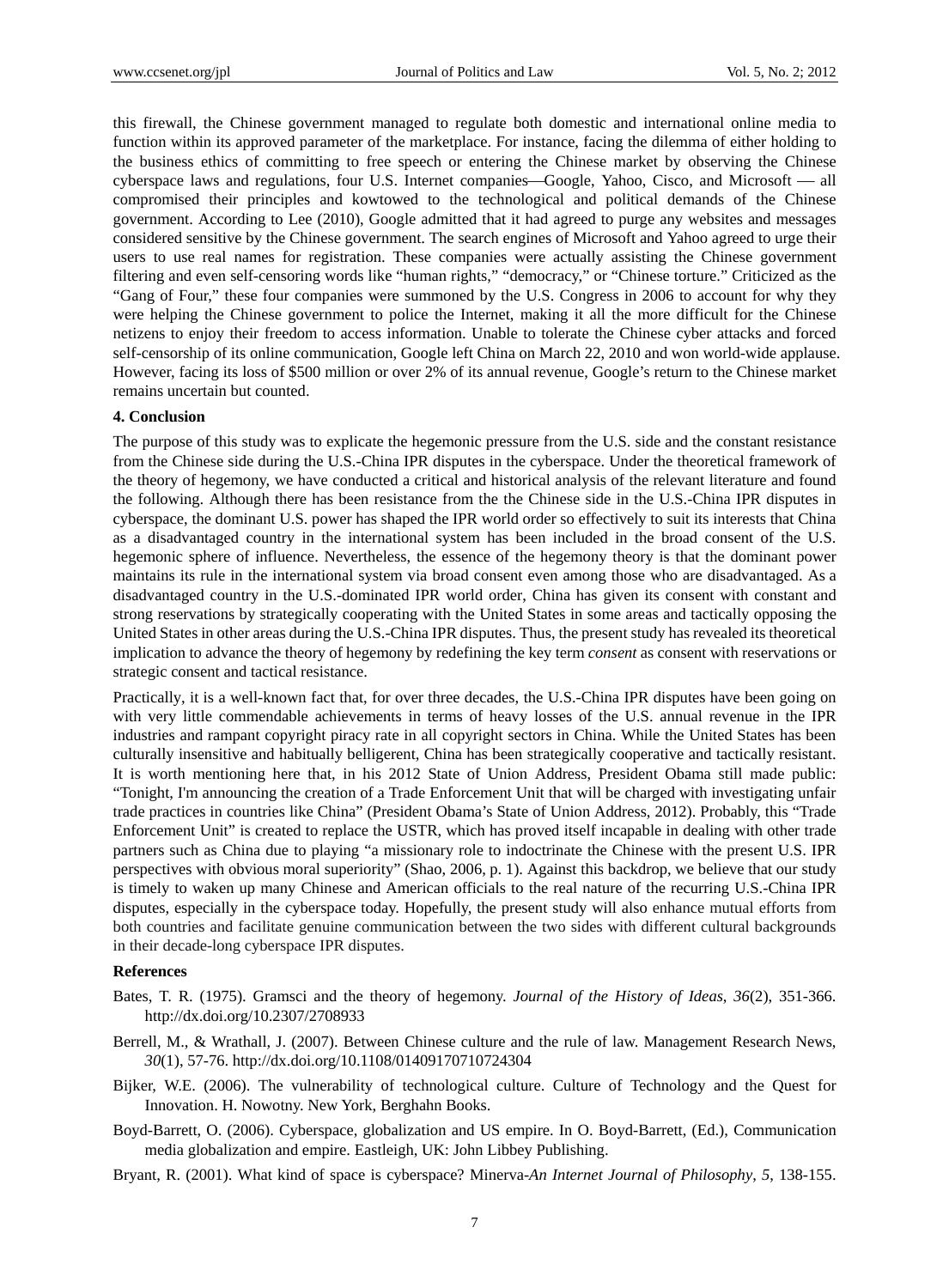http://dx.doi.org/ 10.1177/0165551506070716

- Chon, M. (n.d.). Introduction to cyberspace and the law. Retrieved from http://www.cyberspacelaw.org/chon/index.html (May 7, 2007)
- Congressional Research Service. (2010). China-U.S. Trade Issues. Retrieved from www.fas.org/sgp/crs/row/RL33536.pdf (March 8, 2010)
- Cotton, B., & Oliver, R. (1994). Cyberspace: The new world game. The Cyberspace Lexicon. London, Phaidon.
- Cox, R. (1981). Social forces, state and world orders: Beyond international relations theory. Millennium, *10*(2), 126-155. http://dx.doi.org/10.1177/03058298810100020501
- Cukier, K. N. (2005). Who will control the Internet? Foreign Affairs, 11/12, 1-5. http://dx.doi.org/10.2307/20031772
- Faiz, P. M. (2007). Marxist theory of hegemony. Journal Hukum 1, 1-10.
- Foucault, M. (1977). Discipline and punish: The birth of the prison (Translated from French by Alan Sheridan). New York, NY: Random House.
- Gramsci, A. (1971). Selections from the prison notebooks. London: Lawrence and Wishart.
- Gregory, W. T. (1998). Traditional language and technological language. *Journal of Philosophical Research*, 23, 129-145
- Halbert, D. (2005). Globalized resistance to intellectual property. Retrieved from http://globalizaton.icaap.org/content/v5.2/halbert.html (April 24, 2007)
- Hartley, J. & Montgomery, L. (2009). Creative industries come to China. *Chinese Journal of Communication*, *2*(1), 1-12. http://dx.doi.org/10.1080/17544750802638798
- Hollingsworth, H. (2004). The quest for thought protection: China's intellectual property rights' environment regime to improve with increased education to the public. Business Law Brief, Spring, 45-51.
- Ibanez, J. (2008). Who governs the Internet? The emerging regime of e-commerce. In J. Graz and A. Nolke (Eds.), Transnational private governance and its limits. New York, NY: Routledge.
- Lee, M. (2010). Revisiting the "Google in China" question from a political economic perspective. *China Media Research, 6*(2), 15-24.
- Lehman, J. A. (2006). Intellectual property rights and Chinese tradition section: Philosophical foundation. *Journal of Business Ethics, 69*(1), 1-9. http://dx.doi.org/10.1007/s10551-006-9059-8
- Liang, C. (2001). Red light, green light: Has China achieved its goals through the 2000 Internet regulations? *Vanderbilt Journal of Transnational Law, 34*, 1417-1442.
- Liao, J. C. (2006). China's response to the global IPR regime: Compliance or resistance? *Issues and Studies, 42*(4), 175-222.
- Mertha, A. C. (2001). Pirates, politics, and trade policy: Structuring the negotiations and enforcing the outcomes of the Sino-US intellectual property dialogue, 1991-1999. Unpublished doctoral dissertation. University of Michigan, Dearborn.
- Mission of the USTR. (n.d.). Retrieved from http://www.theUSTR.gov/Who We Are/Mission of the THE USTR.html (April 24, 2007)
- Montgomery, L., & Fitzgerald, B. (2006). Copyright and the creative industries in China. *International Journal of Cultural Studies, 9*(3), 407-418. http://dx.doi.org/10.1177%2F1367877906066886
- President Obama's State of Union Address. (2012). Retrieved from http://www.forbes.com/sites/jeremybogaisky/2012/01/24/full-text-president-obamas-state-of-the-union-addr ess/2/ (Jan. 26, 2012)
- Raphael, C. (2003). Theory of hegemony and ideology. Retrieved from http://codesign.scu.edu/chad/120/heg.html (March 17, 2007)
- Ross, R. S. (1996). Enter the dragon. Foreign Policy, 104, 18-25. http://dx.doi.org/10.2307/1148987
- Sardar, Z. (1996). Cyberspace as the darker side of the west. In Z. Sardar, & J. Ravetz (Eds.), Cybercultures: Culture and politics on the information superhighway. London, Pluto.
- Schroeter, T., Sollenberger, M., & Verink, B. (2010). Challenging US command of the commons: Evolving